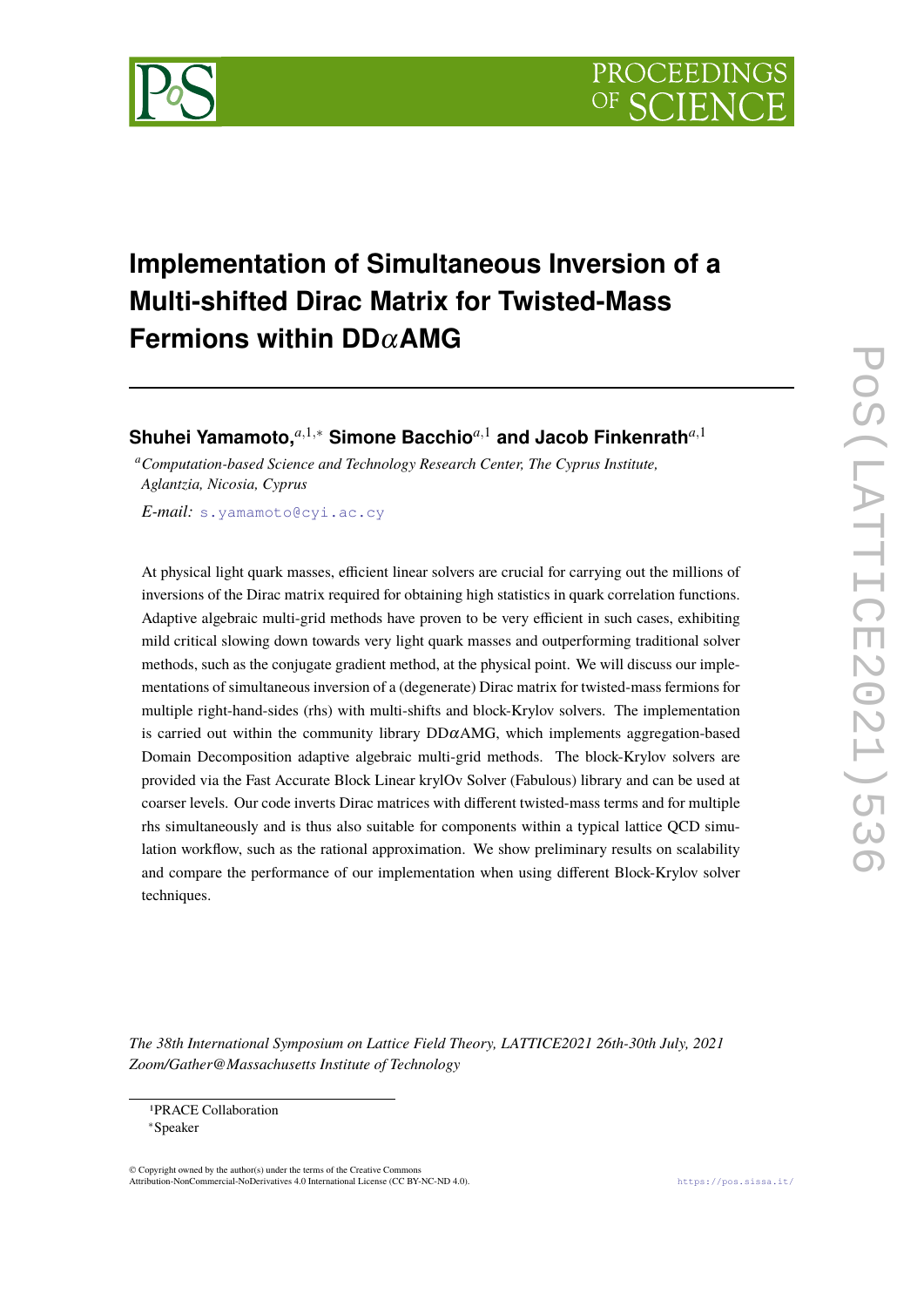# <span id="page-1-0"></span>**1. Introduction**

In lattice QCD, inversion of Dirac matrices for a given right hand side (rhs) is a major computational task, performed repeatedly many times, for example, in measurement of observables and generation of gauge configurations. Due to its importance, a number of algorithms to efficiently solve linear systems are proposed. These algorithms make use of the nature of the matrix to be inverted, i.e., being large and sparse. Typically in lattice QCD, approaches based on Krylov-subspace methods are adopted. These methods are projection-based where the matrix is projected onto a subspace, called Krylov subspace, which is spanned by vectors obtained by repeated application of the matrix onto an initial guess,  $x<sub>0</sub>$ . They work well for large and sparse matrices such as Dirac matrices. In particular, the conjugate gradient (CG) method has been used extensively. However, the CG method is known to suffer from critical slowing down when the quark mass becomes smaller, resulting in the exponential increase in convergence time.

To alleviate this issue, various methods have been tested, and it turned out that a class of solvers based on multigrid preconditioning is effective in reducing convergence time [\[1–](#page-7-0)[5\]](#page-8-0). There are various implementations based on multigrid approaches. For clover-Wilson fermions, for example, Ref. [\[1\]](#page-7-0) proposes a two-level multigrid approach based on Lüscher's inexact deflation. Alternatively, multigrid approaches are applied to the generalized conjugate residual (MG-GCR) method in [\[4,](#page-8-1) [6](#page-8-2)[–8\]](#page-8-3). Here, we will focus on an aggregation-based domain-decomposition multigrid approach ( $DD\alpha$ AMG), first proposed in Ref. [\[5\]](#page-8-0), adapted to degenerate twisted-mass fermions in Ref. [\[9\]](#page-8-4), and generalized to non-degenerate twisted-mass fermions in Ref. [\[10\]](#page-8-5). For the sake of completeness, multigrid approaches are adopted also for other fermions. For instance, MG-GCR is extended for the case of domain-wall fermions [\[11\]](#page-8-6), and  $DD\alpha$ AMG for overlap fermions [\[12\]](#page-8-7). In what follows, we will discuss added capabilities of simultaneous inversion of multiple rhs and the usage of block-Krylov solvers in the  $DD\alpha$ AMG software package.

## **2. DD**α**AMG**

In this section, we briefly review the basics of  $DD\alpha$ AMG. As is mentioned in Section [1,](#page-1-0)  $DD\alpha$ AMG has been proposed to overcome the difficulties encountered by traditional Krylovsubspace methods such as CG. For this purpose, it incorporates two preconditioners, namely smoother and coarse-grid correction. The smoother acts on higher modes of functions on the lattice, and coarse-grid correction works on lower modes with the help of restriction and prolongation operators. The restriction operator extracts low-mode information and project onto a coarse lattice. Then, the prolongation operator interpolates a function on a coarse lattice to the original fine lattice. Various preconditioning procedures can be combined with coarse-grid correction at each coarse level. In this work, we have adopted the red-black Schwarz alternating procedure (SAP) [\[2\]](#page-8-8) for the smoother, and for the coarse-grid correction, we have chosen to use algebraic multigrid (AMG) [\[13\]](#page-8-9).

In application of SAP, the given lattice is divided into small blocks in a chessboard manner, and inversions of the local Dirac matrices, which are defined on the blocks, are performed. So SAP removes UV-modes from the error after its application [\[2\]](#page-8-8).. As such, it suppresses the error in the higher end of the spectrum.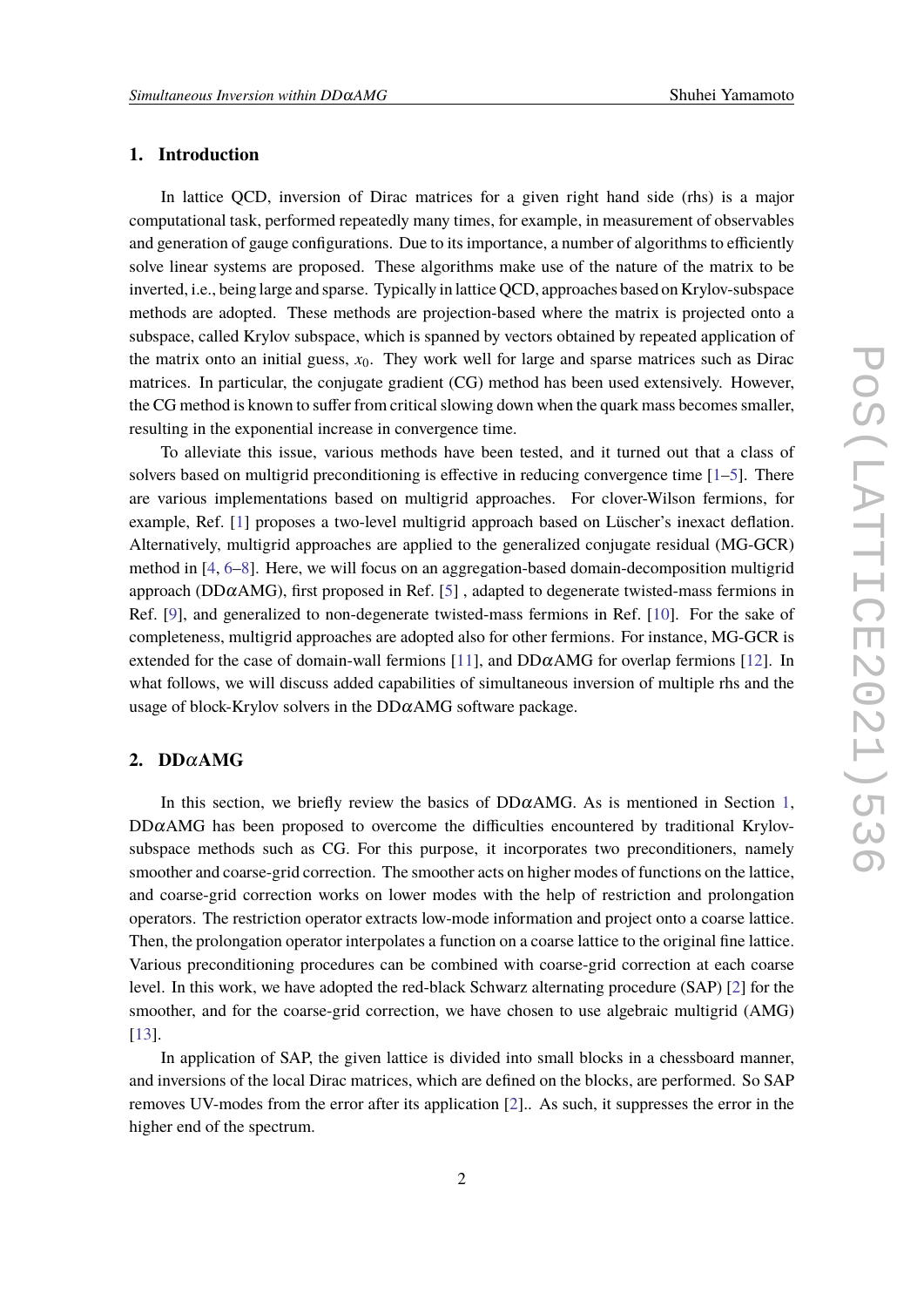On the other hand, AMG focuses on the low modes of the lattice. It is formulated as follows. First, we define two operators, the prolongation operator, *P*, and the restriction operator, *R*. The operators, *P* and *R*, are defined algebraically using a few approximate low-mode eigenvectors based on the idea of Lüscher's inexact deflation [\[1\]](#page-7-0). Due to local coherence, this construction captures low-mode characteristics of the lattice [\[1\]](#page-7-0). Now, with the help of these operators, one can define a coarse lattice and a coarse-grid operator. The solution on the coarse grid is then prolonged back to the original lattice to produce an estimate. This construction can be extended to multiple levels by applying it recursively on the coarse lattices. Application of coarse-grid correction reduces the relative error in low modes. So if we combine the two preconditioners, the SAP and coarse-grid correction, we can suppress the relative error in both high and low end of the eigenspectrum.

<span id="page-2-0"></span>A bottleneck of  $DD\alpha$ AMG is its strong scalability at fix volume with increasing level of parallelization. Figure [1](#page-2-0) depicts the scaling behavior on SuperMUC-NG equipped with Intel Xenon



**Figure 1:** A scaling plot on the ensemble of  $N_f = 2 + 1 + 1$  twisted mass clover with  $a \sim 0.07$ fm and  $V = 80<sup>3</sup> \times 160$  at physical point simulated on SuperMUC-NG (Intel Xeon ("Skylake")) at The Leibniz Supercomputing Center. The orange solid line is the plot of ideal scaling, while the blue dots indicate the actual scaling behavior.

"Skylake" at The Leibniz Supercomputing Center. For higher node counts, the speed-up diverges from the ideal scaling, and stagnation of performance beyond 125 Skylake nodes is observed for a three-level MG approach. Given the current hardware trend, core counts per node will increase, and this means that the window for ideal scaling will shrink even further. To overcome this issue, we have implemented simultaneous inversion of multiple rhs, which we will discuss in the next section.

## **3. Multiple Right Hand Sides**

Prior to implementation of multiple rhs, the original code at  $https://github.com/$ [sbacchio/DDalphaAMG](https://github.com/sbacchio/DDalphaAMG) inverted each rhs one by one when it is given more than one rhs. To gain benefit from SIMD architecture, loops over lattice objects such as gauge fields and lattice vectors are vectorized explicitly. This vectorization was done by manually rewriting these loops with instruction sets for a specific SIMD extension. However, such explicit vecotrization brings inconvenience as we need to rewrite all vectorized loops for a different SIMD extension with its own instruction sets. Hence, in the version available at <https://github.com/sy3394/DDalphaAMG>, we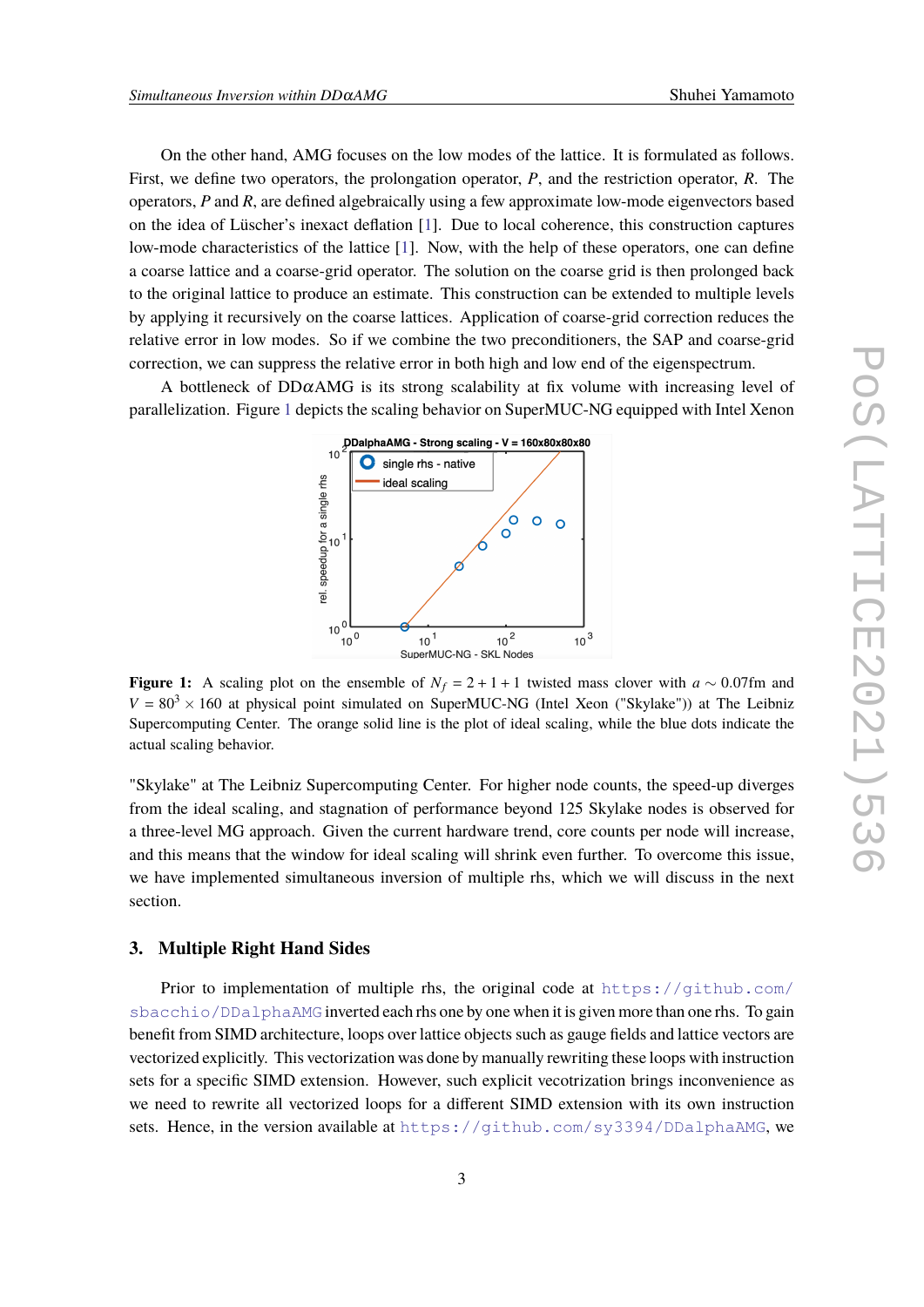decided to use the autovectorization feature of compilers by unrolling loops over multiple rhs. In this way, we let compilers perform optimization analysis and vectorization. This change has improved portability of our code and simplified its maintenance.

In concrete, we used pragmas such as \_Pragma("unroll"), \_Pragma("vector aligned"), and \_Pragma("ivdep") in front of these loops to signal compilers that they need to be vectorized. In particular, these pragmas are applied to a  $f \circ r$ -loop of a pre-determined iteration length:  $f \circ r$  ( int  $i=0$ ;  $i$ <num\_loop;  $i++$ ). Then, loops over rhs are written in terms of this basic loop, and so the number of rhs is required to be a multiple of num\_loop. To accommodate our code to this loop strategy, we have prepared a new data structure for the bundle of vectors and rewritten all low-level routines involving loops over rhs to respect this new data structure. Figure [2](#page-3-0) schematically represents difference between old data structure and new data structure. As shown in the figure,



<span id="page-3-0"></span>**Figure 2:** The comparison of how vectors are organized before and after implementation of simultaneous inversion of multiple r.h.s. The left figure show vector ordering in the old implementation, and the right figure in the new implementation.

in the old implementation, rhs are ordered so that they are placed one after the other. In the new implementation, however, a given entry from all vectors are gathered and placed together, and the chunk of the next entry is put consecutively to the chunk associated with the previous entry so that the vector index is now the fastest running index.

Using Intel<sup>®</sup> Advisor for profiling, we found that the compiler automatically shifted vectorization from 128 bits to 256 bits for our new implementation of multiple rhs, as is shown in Table [1.](#page-3-1) It also has added benefit of reducing data loading time for the matrix, as the data need to be loaded

<span id="page-3-1"></span>

| Num. R.H.S.                                                                       | 1 rhs     |          | 4 rhs   |                                         | 8 rhs   |          |
|-----------------------------------------------------------------------------------|-----------|----------|---------|-----------------------------------------|---------|----------|
| Instruction Mix   SP Flops   DP Flops   SP Flops   DP Flops   SP Flops   DP Flops |           |          |         |                                         |         |          |
| $128$ -bit                                                                        | 95.26%    | 86.59%   | 23.41\% | $4.99\%$                                | 24.92%  | $3.60\%$ |
| $256$ -bit                                                                        | $2.58\%$  | $1.26\%$ |         | $60.68\%$   78.13\%   74.02\%   94.76\% |         |          |
| Total                                                                             | $97.26\%$ |          | 84.03%  |                                         | 98.81\% |          |

**Table 1:** Vectorization Reports

only once for all rhs. Moreover, the scaling problem with  $DD\alpha$ AMG is mitigated via simultaneous inversion of multiple rhs. Figure [3](#page-4-0) shows the scaling behavior of  $DD\alpha$ AMG with simultaneous inversion of multiple rhs. As is shown in the figure, the breakdown of strong scaling is pushed away to higher parallelization. It now happens at around 512 nodes, widening the scalability window. The right plot in the figure shows the scaling behavior at the coarsest level. We see that the scaling behavior at the coarsest level is similar to the one at the top, which is based on the total computer time for inversion. This suggests that the stagnation of speedup with the increasing number of cores can be traced to that at the coarse levels.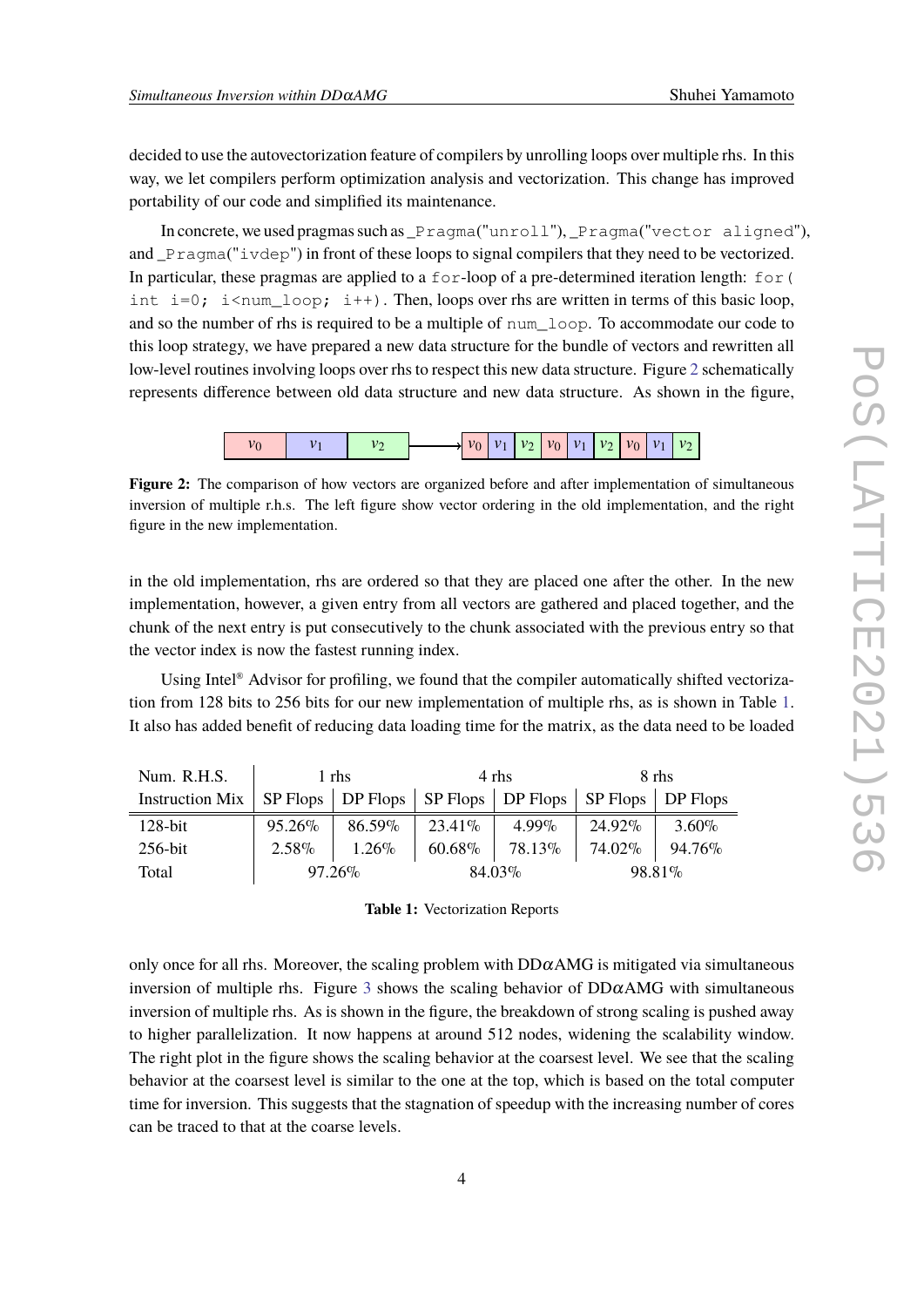<span id="page-4-0"></span>

**Figure 3:** Comparison of scaling behavior with different number of r.h.s. as a function of the number of nodes used for simulation.

## **4. Block Solvers**

Our implementation of simultaneous inversion of multiple rhs also works well with block solvers, which can accelerate convergence via extension of the search space by combining Krylov spaces for all rhs. To enable various block Krylov solvers, we linked our code to Fast Accurate Block Linear krylOv Solver (Fabulous), developed by Inria (France) [\[14–](#page-8-10)[16\]](#page-9-0). Fabulous provides block solvers, namely block GMRES and GCR, with various features such as detection of inexact breakdown, deflated restarting, and incremental QR factorization. This library also comes with two different orthogonalization schemes, Classical Gram-Schmit (CGS) and Modified Gram-Schmit (MGS) as well as their iterative variants each with a choice of blocking in orthogonalization. Details can be found in the documentation at [https://gitlab.inria.fr/solverstack/](https://gitlab.inria.fr/solverstack/fabulous) [fabulous](https://gitlab.inria.fr/solverstack/fabulous).

With this library linked to  $DD\alpha$ AMG, it now provides block solvers at each level as an option for the solver for the coarse-grid problem in AMG in addition to non-block FGMRES. The task is then to see if the use of block solvers leads to faster overall convergence at the top level. For this, we needed to tune some of the parameters related to Fabulous as well as  $DD\alpha$ AMG to identify a parameter region where  $DD\alpha$ AMG with block solvers performs better than without the block solvers.

To set up the stage, we selected a three-level AMG with a FGMRES solver at the top level, as it is known to work best from our experience. The goal residual at the top level was set to  $10^{-10}$ . Among the parameters associated with  $DD\alpha$ AMG, the values of those parameters not related to coarse-grid inversion are set to be optimal values found in Ref. [\[9\]](#page-8-4). Among the various options for block solvers, inexact breakdown will not be considered in this study, as our implementation for multiple rhs always applies the Dirac matrix on at least num\_loop many chunk of rhs. As for orthogonalization scheme, it was found that CGS without iterative application generally performs better in our setup. In addition, GCR is the only flexible solver available in Fabulous so that we have considered only GCR and FGMRES as a middle-level solver. Now, the parameters to be tuned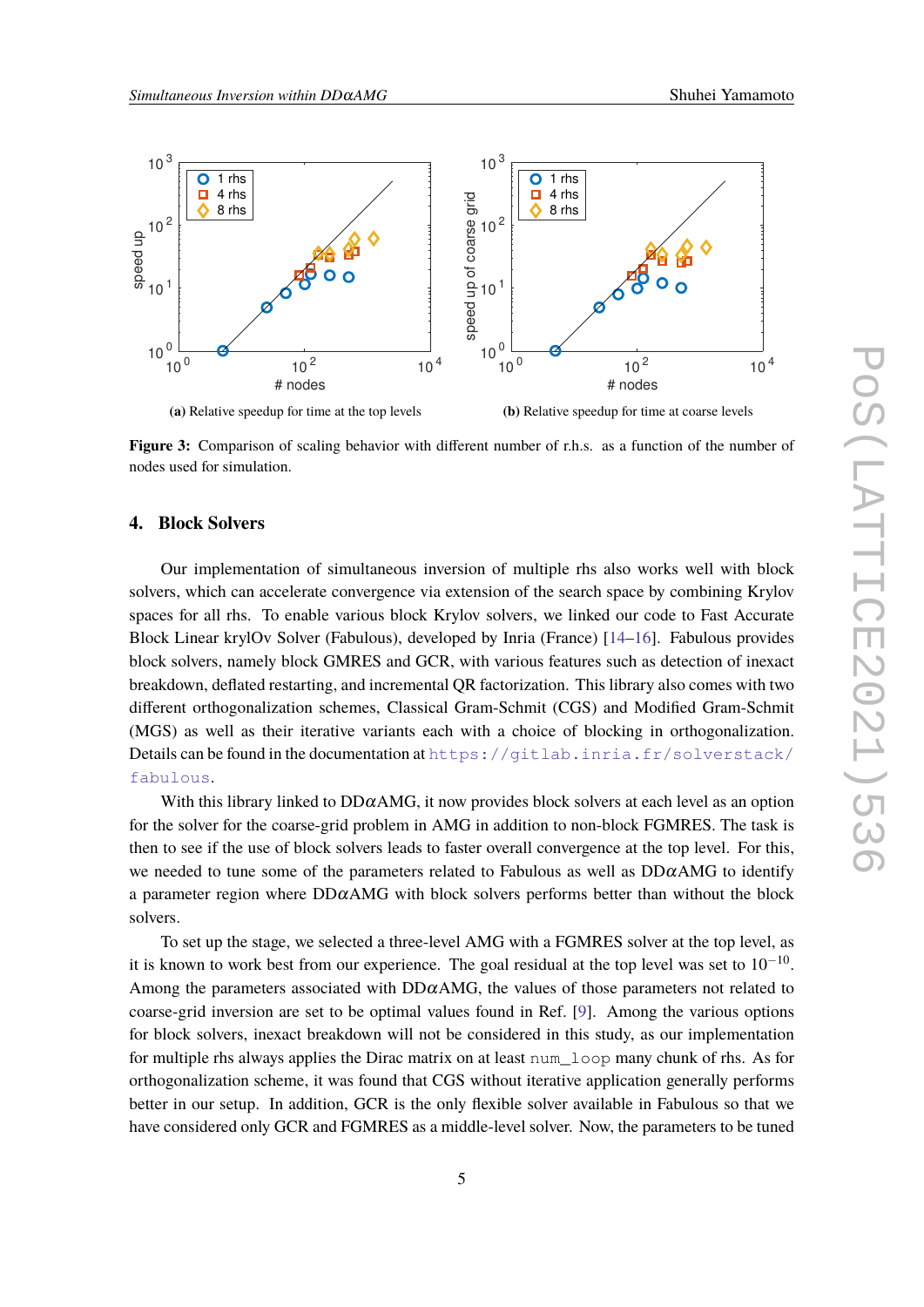are the choice of solvers at the middle and bottom and their target residuals. In what follows, we first consider the solvers without deflation.

The parameter tuning was conducted on Cyclone (Intel Xeon Gold 6248) at The Cyprus Institute using a lattice of size  $48<sup>3</sup> \times 98$  at the physical point [\[17\]](#page-9-1). We have used 6 nodes and 32 cores from each node.

#### **4.1 Tuning the residuals**

To find optimal parameter values with block solvers, we considered three cases: (Middle Solver, Bottom Solver) = (Block, Block), (Block, Non-Block), and (Non-Block, Block). These cases were compared against the case (Non-Block, Non-Block). For each case, we inverted 4 rhs with different bottom residuals for selected middle residuals. Then, the results are compared with the (Non-Block, Non-Block) case, which is shown in Fig. [4.](#page-5-0) The slid lines are associated with purely non-block AMG, and other lines with mixed AMG. The result indicates that purely non-block AMG leads to a faster convergence time.

<span id="page-5-0"></span>

**Figure 4:** Comparison of convergence time as a function of the bottom residual, *rb*, for different middle residuals, *r<sup>m</sup>* between non-block AMG (solid lines) and mixed AMG. The dashed line is associated with (Block, Block), the dotted line with (Block, Non-Block), and the dash-dotted line with (Non-Block, Block), respectively.

To see whether this is due to overhead in each iteration of block solvers or simply an indication of their ineffectiveness, we compared the average iteration counts for convergence at each level over repeated calls to the coarse solver at the given level. Figure [5](#page-6-0) shows the comparison between non-block AMG and (Block, Block) AMG. It reveals that the block solver as a middle solver requires more iterations than the non-block solver. This is perhaps due to the small number of iterations required for convergence at the middle level. At this level, the target residual does not need to be as small as the goal residual at the top level. In our case, the goal residual at the top level is set to  $1 \times 10^{-10}$ , but the middle residual of around  $0.5 \sim 1 \times 10^{-1}$  is small enough to ensure fast convergence at the top. This is exhibited by Fig. [4](#page-5-0) where the total convergence time takes the smallest values at  $r_b \approx 1 \times 10^{-1}$  and  $r_m \approx 7 \times 10^{-2}$ . On the other hand, the right figure in Fig. [5](#page-6-0) shows that the average iteration counts with a block solver, indicated by dashed lines, is smaller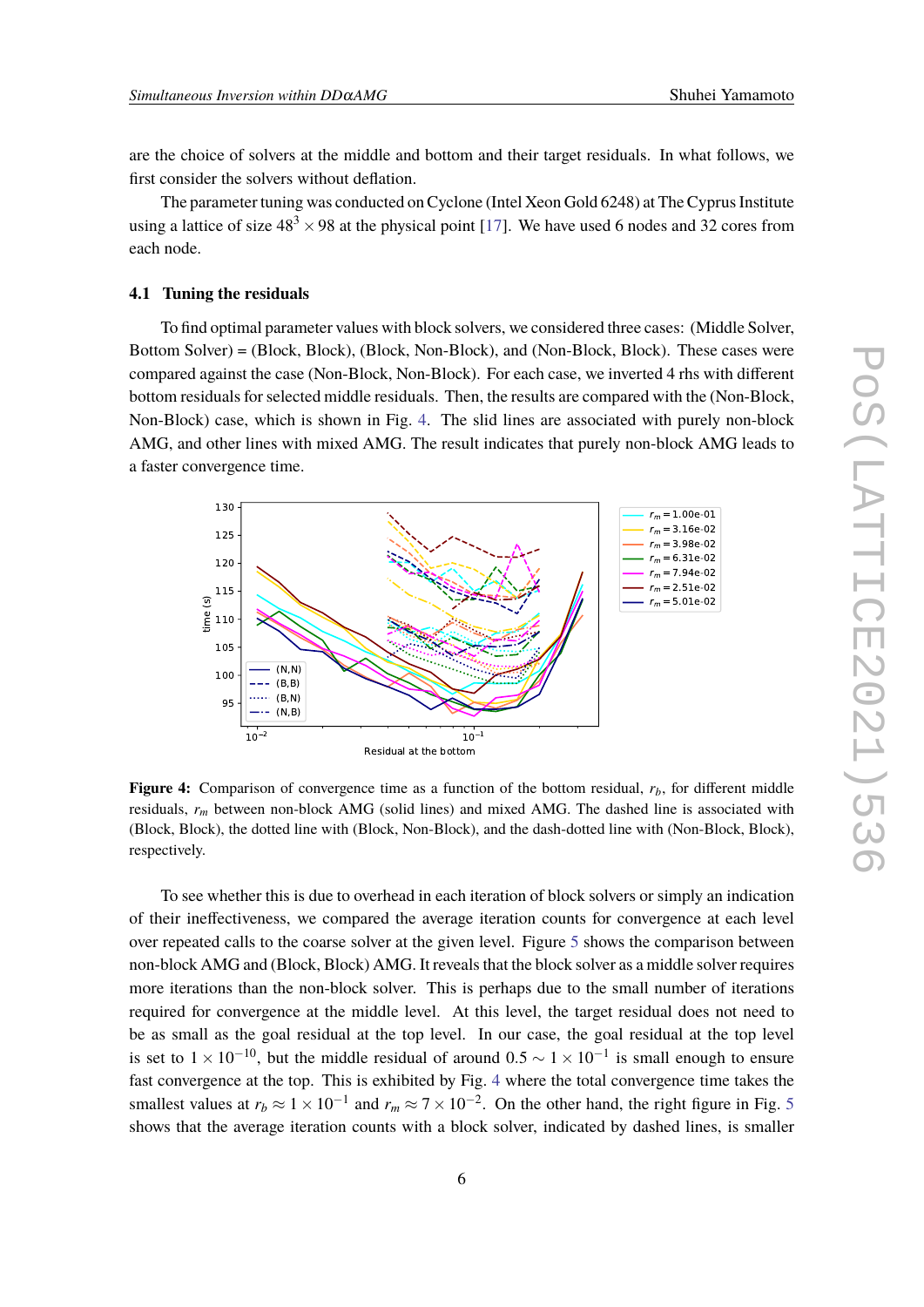<span id="page-6-0"></span>

than using a block solver below  $r_b = 10^{-1}$ . Thus, block solvers can be effective when used as the bottom solver in the three-level multigrid. However, even in this case, AMG with block solvers

**Figure 5:** Comparison of average iteration counts between AMG with (Non-Block, Non-Block) in solid line and AMG with (Block, Block) in dashed line.

requires more time to converge compared with AMG without block solvers. To understand what constitutes the bottlenecks, we have used Score-P to trace and analyze performance of our code. It turned out that the overhead originates from two major sources, namely reordering of vector layout, accounting for about 25% of the total overhead, and global communication, which takes up about 75%. The first source comes from reordering of vector layout before and after each operator call within Fabulous. This is necessary, as Fabulous uses a more conventional layout of multiple rhs where vectors are ordered one after the other, while in our code, the vector index is the fastest running index. Also, Fabulous uses a user-provided matrix-vector-multiplication routine, and this routine is written for a new vector-running-fastest layout. The other source is that the block-solvers increase the number of MPI-reduction calls significantly, by an order of magnitude. This is due to the enlarged search space, requiring more inner products. This can be optimized by using nonblocking MPI-routines and pipelining. If available, they will lead to reduction of inversion time, to the extent that the block-solver becomes faster than the non-block version. Note that due to the increase in computational workload in application of the coarsest operator to multiple rhs, some communication can be hidden in the piplelined version, which will directly minimize the overheads.

Lastly, we investigated effectiveness of deflation for the block Krylov solvers, which is available for BGRO-DR in the newest version of Fabulous, where DR stands for deflated restarting. The results are summarized in Fig. [6.](#page-7-1) This shows a comparison of total iteration counts at the bottom with non-block bottom solver and block solvers with and without deflation. As can be seen, Fabulous solvers at the bottom with deflation are effective in reducing the total iteration counts. They become more effective with the increasing number of rhs on account of a larger size of block Krylov spaces. With 12 rhs, the number of the total iteration counts for Block BGCR-DR with  $\delta \mu = 1$  is around half of the iteration count in case of the non-block GMRES, but due to the overheads, the total inversion time is roughly the same as for the non-block variant.

## **5. Outlook**

Multigrid methods, such as  $DD\alpha$ AMG, can significantly speed up inversion of linear systems including the one for the twisted-mass operator at physical quark masses. While this has circum-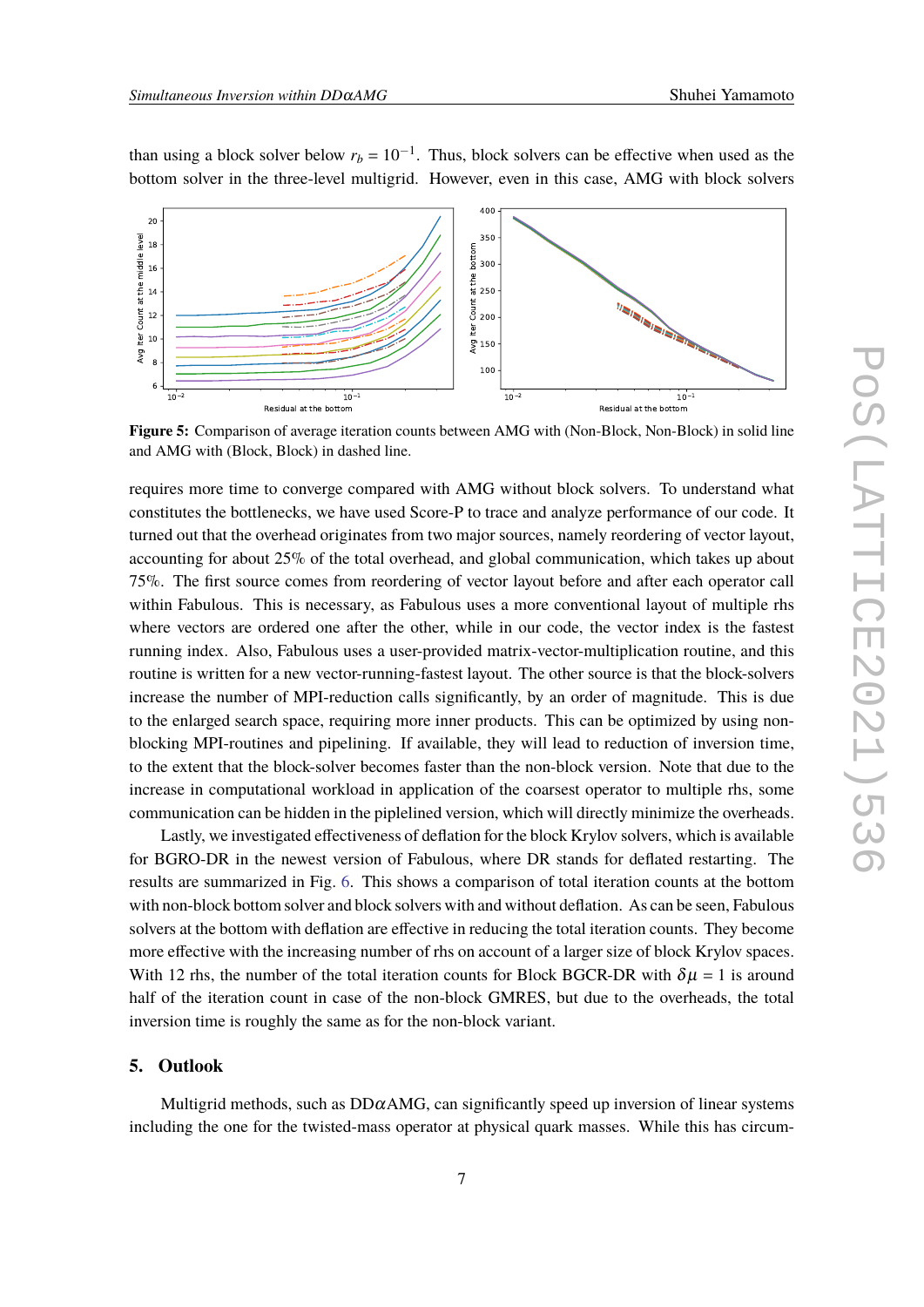<span id="page-7-1"></span>

**Figure 6:** Comparison of total iteration count at the bottom with non-block FGMRES as the middle solver at  $r_m$  = 0.1 and  $r_b$  = 0.1. Here,  $\delta \mu$  is a multiplicative factor in the definition of the Dirac matrix for twisted-mass fermions:  $D_{TM} = D_W + i\delta\mu\mu\gamma_5$ , provided as an parameter.

vented the problem of critical slowing down, the strong scalability of multigrid methods is limited by the coarse grid size.

We show that simultaneous inversion of multiple right-hand sides can overcome this issue and widens the scalability window while reducing data loading time and improving portability and maintainability of the code at the same time. Further improvements are possible by using block Krylov solvers at the coarsest level. We tested various block Kylov solvers with  $DD\alphaAMG$ by linking it to an external library, Fabulous. This involved tuning some parameters, such as the residual on the coarse grids. In general, we found that block Krylov solvers can reduce iteration count by up to a factor 2 in comparison to the optimized native GMRES method, especially if we use BGCRO-DR. Note that BGCRO-DR can be used without an additional shift parameter on the coarsest grid in case of twisted mass fermions.

At the moment, the use of Fabulous comes with an additional overhead due to reordering of vectors in each  $DD\alpha$ AMG kernel call and due to blocking of global communication functions. This overhead can be mitigated by using pipelined block-Krylov solvers and modifying inner-product routines, which could lead to improvements in inversion time by up to a factor 2.

#### **6. Acknowledgments**

This work was supported by computing time awarded on the Cyclone supercomputer of the High Performance Computing Facility of The Cyprus Institute under project p009. This project has received funding under PRACE-6IP, Grant agreement ID: 823767, Project name: LyNcs. LyNcs is one of 10 applications supported by PRACE-6IP, WP8 "Forward Looking Software Solutions". S.Y., S.B. and J.F. have received funding under this project. The authors would also like to thank the other members of the LyNcs project for the stimulating collaboration, with special thanks to Luc Giraud and Matthieu Simonin from Inria, Bordeaux and Michele Martone from LRZ, Munich.

## **References**

<span id="page-7-0"></span>[1] M. Luscher, *Local coherence and deflation of the low quark modes in lattice QCD*, *[JHEP](https://doi.org/10.1088/1126-6708/2007/07/081)* **07** [\(2007\) 081](https://doi.org/10.1088/1126-6708/2007/07/081) [[0706.2298](https://arxiv.org/abs/0706.2298)].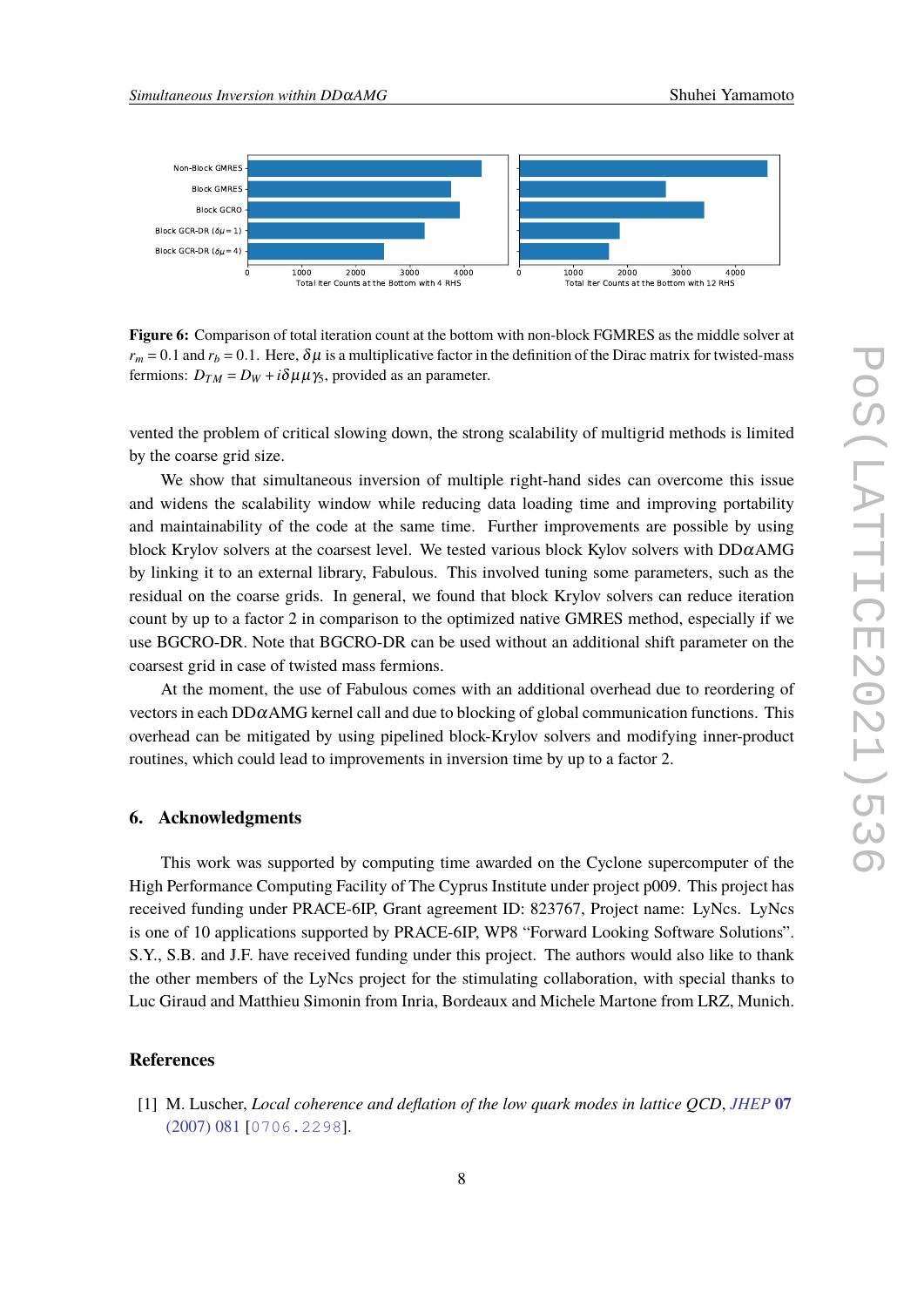- <span id="page-8-8"></span>[2] M. Luscher, *Deflation acceleration of lattice QCD simulations*, *JHEP* **12** [\(2007\) 011](https://doi.org/10.1088/1126-6708/2007/12/011) [[0710.5417](https://arxiv.org/abs/0710.5417)].
- [3] J. Osborn, R. Babich, J. Brannick, R. Brower, M. Clark, S. Cohen et al., *Multigrid solver for clover fermions*, *PoS* **[LATTICE2010](https://doi.org/10.22323/1.105.0037)** (2010) 037 [[1011.2775](https://arxiv.org/abs/1011.2775)].
- <span id="page-8-1"></span>[4] R. Babich, J. Brannick, R. Brower, M. Clark, T. Manteuffel, S. McCormick et al., *Adaptive multigrid algorithm for the lattice Wilson-Dirac operator*, *[Phys. Rev. Lett.](https://doi.org/10.1103/PhysRevLett.105.201602)* **105** (2010) [201602](https://doi.org/10.1103/PhysRevLett.105.201602) [[1005.3043](https://arxiv.org/abs/1005.3043)].
- <span id="page-8-0"></span>[5] A. Frommer, K. Kahl, S. Krieg, B. Leder and M. Rottmann, *An adaptive aggregation based domain decomposition multilevel method for the lattice wilson dirac operator: multilevel results*, [1307.6101](https://arxiv.org/abs/1307.6101).
- <span id="page-8-2"></span>[6] J. Brannick, R. Brower, M. Clark, J. Osborn and C. Rebbi, *Adaptive multigrid algorithm for lattice qcd*, *[Phys. Rev. Lett.](https://doi.org/10.1103/PhysRevLett.100.041601)* **100** (2008) 041601 [[0707.4018](https://arxiv.org/abs/0707.4018)].
- [7] M. Clark, J. Brannick, R. Brower, S. McCormick, T. Manteuffel, J. Osborn et al., *The Removal of critical slowing down*, *PoS* **[LATTICE2008](https://doi.org/10.22323/1.066.0035)** (2008) 035 [[0811.4331](https://arxiv.org/abs/0811.4331)].
- <span id="page-8-3"></span>[8] R. Babich, J. Brannick, R. C. Brower, M. A. Clark, S. D. Cohen, J. C. Osborn et al., *The Role of multigrid algorithms for LQCD*, *PoS* **[LAT2009](https://doi.org/10.22323/1.091.0031)** (2009) 031 [[0912.2186](https://arxiv.org/abs/0912.2186)].
- <span id="page-8-4"></span>[9] C. Alexandrou, S. Bacchio, J. Finkenrath, A. Frommer, K. Kahl and M. Rottmann, *Adaptive Aggregation-based Domain Decomposition Multigrid for Twisted Mass Fermions*, *[Phys. Rev.](https://doi.org/10.1103/PhysRevD.94.114509) D* **94** [\(2016\) 114509](https://doi.org/10.1103/PhysRevD.94.114509) [[1610.02370](https://arxiv.org/abs/1610.02370)].
- <span id="page-8-5"></span>[10] C. Alexandrou, S. Bacchio and J. Finkenrath, *Multigrid approach in shifted linear systems for the non-degenerated twisted mass operator*, *[Comput. Phys. Commun.](https://doi.org/10.1016/j.cpc.2018.10.013)* **236** (2019) 51 [[1805.09584](https://arxiv.org/abs/1805.09584)].
- <span id="page-8-6"></span>[11] S. D. Cohen, R. Brower, M. Clark and J. Osborn, *Multigrid Algorithms for Domain-Wall Fermions*, *PoS* **[LATTICE2011](https://doi.org/10.22323/1.139.0030)** (2011) 030 [[1205.2933](https://arxiv.org/abs/1205.2933)].
- <span id="page-8-7"></span>[12] J. Brannick, A. Frommer, K. Kahl, B. Leder, M. Rottmann and A. Strebel, *Multigrid Preconditioning for the Overlap Operator in Lattice QCD*, *[Numer. Math.](https://doi.org/10.1007/s00211-015-0725-6)* **132** (2016) 463 [[1410.7170](https://arxiv.org/abs/1410.7170)].
- <span id="page-8-9"></span>[13] P. Wesseling, *Introduction to multigrid methods*, tech. rep., Institute for Computer Applications in Science and Engineering (ICASE), 1995.
- <span id="page-8-10"></span>[14] M. Robbé and M. Sadkane, *Exact and inexact breakdowns in the block gmres method*, *[Linear](https://doi.org/https://doi.org/10.1016/j.laa.2006.04.018) [Algebra and its Applications](https://doi.org/https://doi.org/10.1016/j.laa.2006.04.018)* **419** (2006) 265 .
- [15] R. B. Morgan, *Restarted block-gmres with deflation of eigenvalues*, *[Applied Numerical](https://doi.org/https://doi.org/10.1016/j.apnum.2004.09.028) [Mathematics](https://doi.org/https://doi.org/10.1016/j.apnum.2004.09.028)* **54** (2005) 222 .